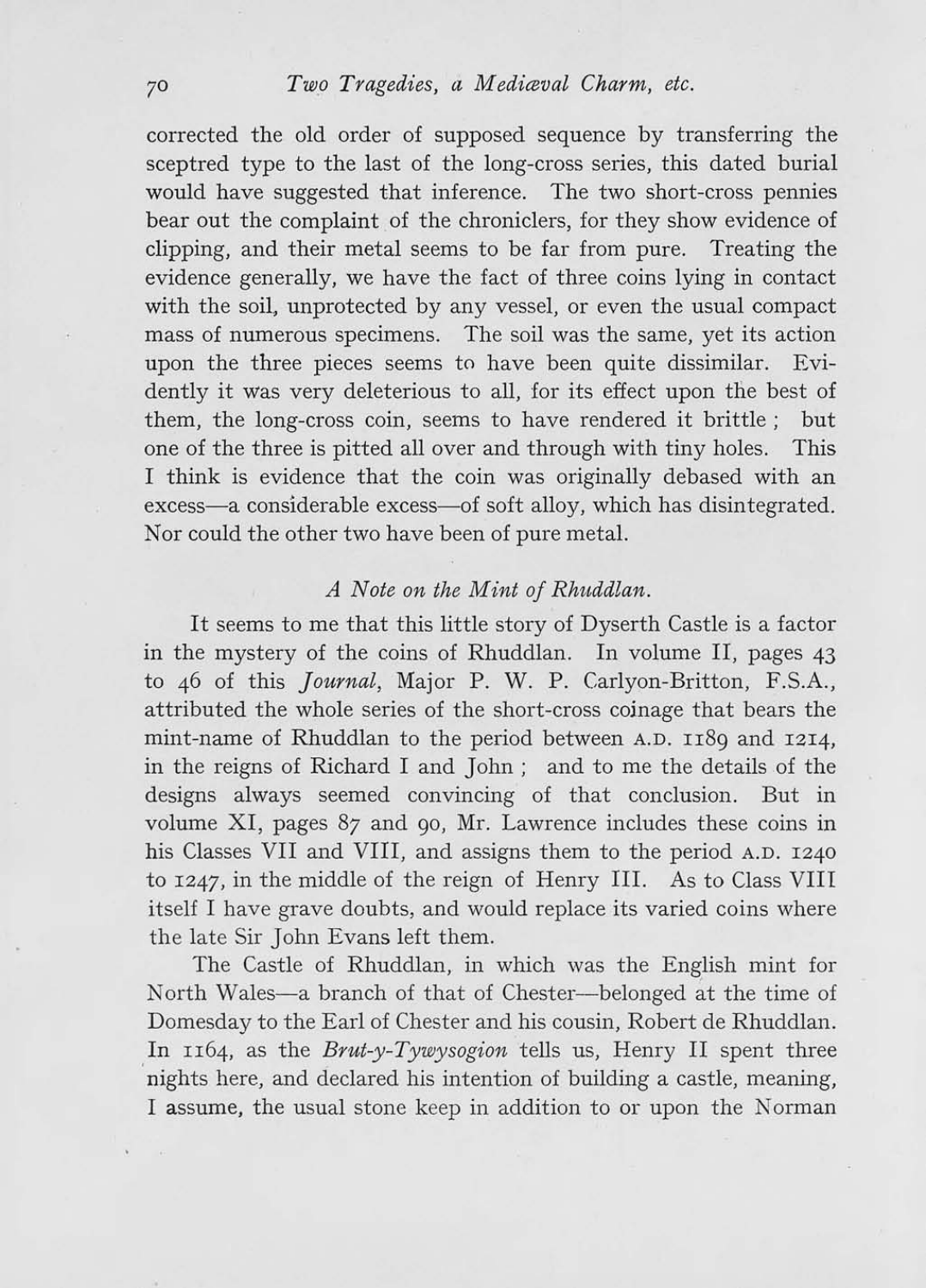mount, which is still to be seen. This seems to have aroused the Welsh who, after a siege of three months under Owain and Cadwalader, broke, in and burnt the castle in II66. But from the Pipe Rolls of II67 we find that the Earl of Chester was again in possession and strengthening it; and so it remained until the dawn of the next century.

In I2II, the castles of Deganwy and Rhuddlan alone stood out in North Wales against the Welsh until King John "with a vast army" came in person to their relief; but in I2I3, "Llywelyn, son of Iorwerth, reduced<sup>1</sup> the castle of Deganwy and the castle of Rhuddlan."

No doubt the Barons' Wars in England diverted attention from Rhuddlan for a time, and it would seem that the castle remained in the possession of the Welsh until the year I277, when Edward I invaded North Wales, made Rhuddlan his headquarters, received the submission of Llywelyn, son of Owain, there, and commenced the building of the great castle, which still remains, a work which occupied several years. Deganwy was recovered and refortified, A.D. 1241-45.

Meanwhile, therefore, from A.D. 1213 to IZ77, we must assume that Rhuddlan Castle was in Welsh possession, and unless we are prepared to admit that the coins, which bear the title **baNRIOVS R8X,** were Welsh, and issued by David, the son of Llywelyn son of Iorweth, Mr. Lawrence's date, 1240 to 1247, for them must fail.

I had thought<sup>2</sup> it possible that David surrendered Rhuddlan when he paid his homage to Henry III at Gloucester, as claimant to the succession of North Wales on the death of his father, Llywelyn, in 1240, but I find that it is not mentioned in the charter of treaty between them, and now the story of Dyserth alone will show that Rhuddlan Castle must have remained Welsh throughout the whole of the period, after 1213, during which the short-cross coinage ran.

Rhuddlan was formerly a seaport, and so long as it was open to access to the sea it was a formidable stronghold, for its relief from Chester was assured; but as an inland fortress it was far from impregnable for an English garrison, and no attempt seems to have

<sup>1</sup> darestygawd is the word used.

*2 British Numismatic Journal,* vol. xi, p. 88.